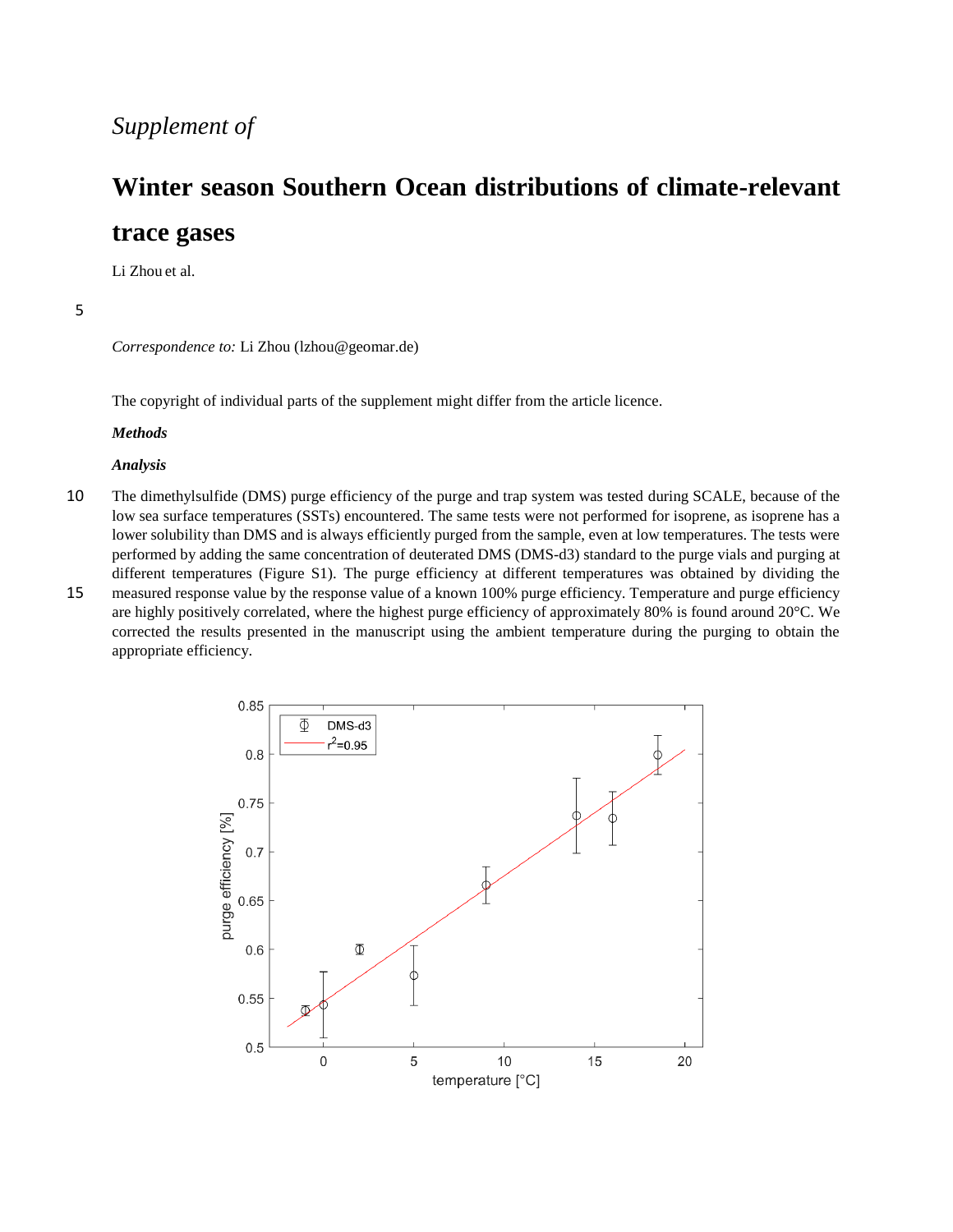## 20 **Figure S1. DMS purge efficiency from <0°C to 20°C.**

## *Results and Discussion*

#### *Hydrological characteristics*

Typically, measurements over the entire mixed layer (or deeper) are used for classifying hydrological regions, but we only had surface measurements available in this study. In order to determine the contrasting regions presented in the 25 text, we use the ratio of field temperature and salinity data and the method of Luis and Lotlikar (2021), which is to calculate the difference in the ratio of temperature and salinity over time. Luis and Lotlikar (2021) presented in situ observations of Southern Ocean temperatures and salinity to determine hydrological regions against which we compared our results. We computed the difference in ratio over 100 min averages, as this was the shortest averaging time that allowed us to distinguish small differences (Figure S2).



30



## 35 *Relationships between DMSPt:DMSOt and DMSPt:DMS and SST over the whole cruise*

In addition to the regional averages presented in Figure 7 (main text), we computed individual DMSPt:DMSOt vs. SST over the entire SCALE cruise (Figure S3 left). The general pattern matches that presented in Figure 7, with the ratio being highest when the temperature is between 5° and 10°C. We also calculated individual DMSPt:DMS vs. SST 40 over the entire cruise track (Figure S3 right) in order to more concretely highlight the effect of SST on this relationship.

A similar pattern emerges – the ratio increases with temperature until around  $10^{\circ}$ C, then decreases with temperature until about 20°C. Both relationships indicate that there is a switch between the controls on the sulfur compounds between 5-10°C consistent with previous findings (Simó and Vila-Costa, 2006; Zindler et al., 2013). Besides the change of ratio over different SSTs the absolute value of DMSPt:DMSOt is on average up to 5.3 times lower than the

45 DMSPt:DMS, which clearly indicates a direct production of DMSO from DMSP, without the intermediate conversion